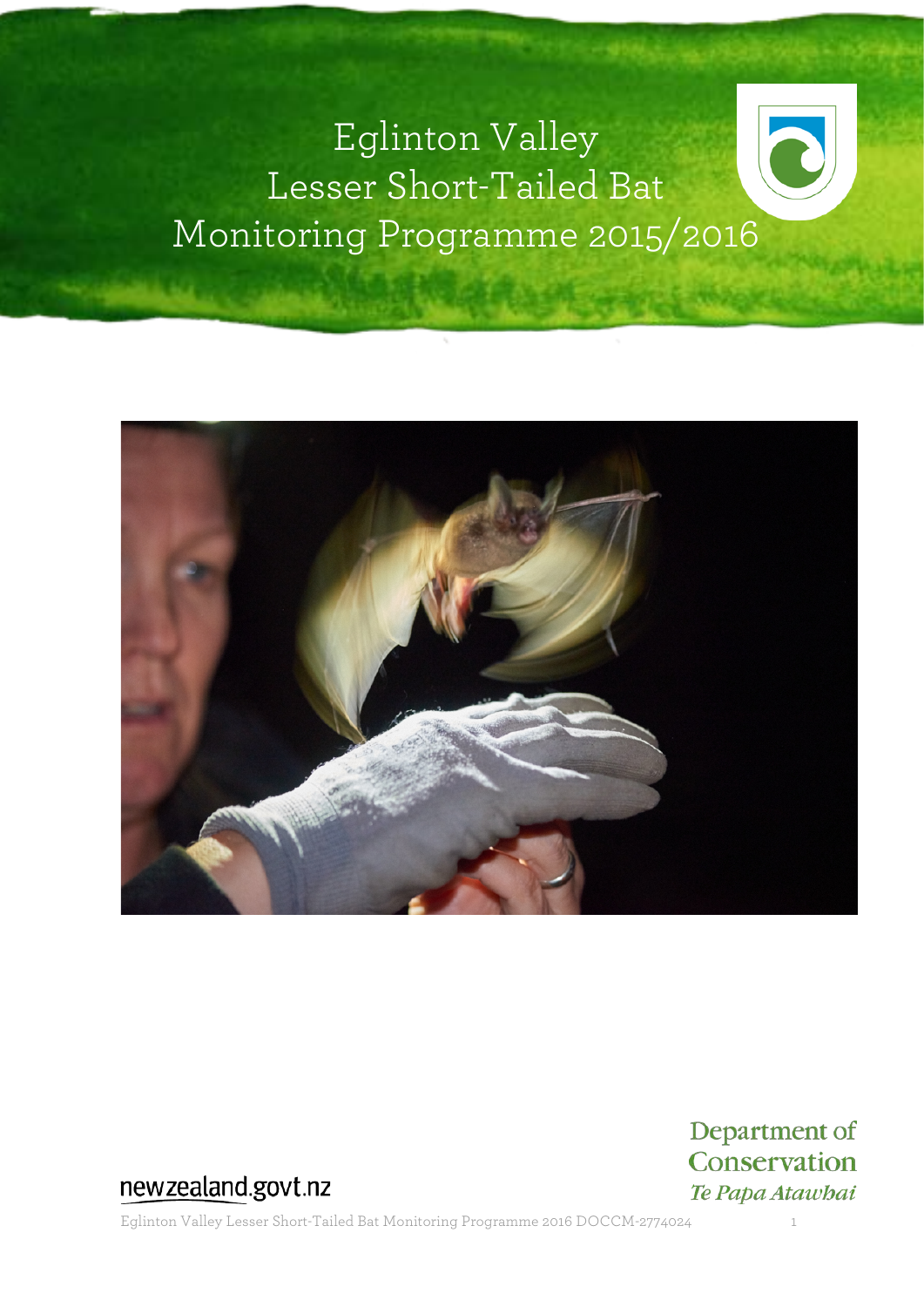# Eglinton Valley Lesser Short-Tailed Bat Monitoring Programme 2015/2016

Sanjay Thakur, Hannah Edmonds and Moira Pryde

May 2016

*Cover image credit (Graham Dainty):* Lesser short-tailed bat, Eglinton Valley 2016

©Copyright 2016, New Zealand Department of Conservation

Sanjay Thakur and Hannah Edmonds Department of Conservation Fiordland District Office PO Box 29 Te Anau 9600

Moira Pryde Department of Conservation Science & Policy Nelson

#### IN THE INTEREST OF FOREST CONSERVATION, WE SUPPORT PAPERLESS ELECTRONIC PUBLISHING.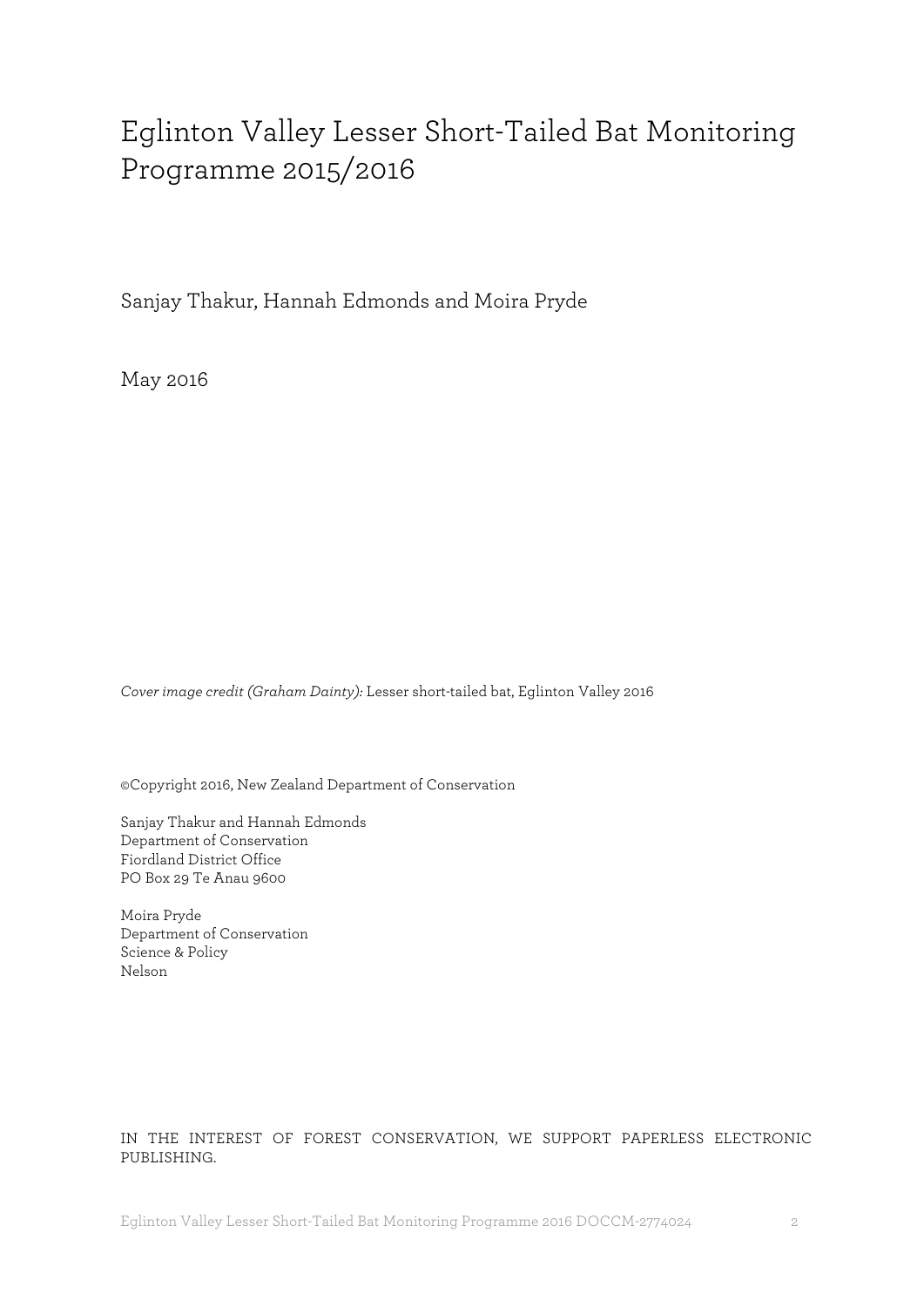#### TABLE OF CONTENTS

| Summary                                                                          | 4      |
|----------------------------------------------------------------------------------|--------|
| 1. Introduction                                                                  | 5      |
| 2. Objectives                                                                    | 6      |
| 2.1 Monitoring lesser short-tailed bat annual survival                           | 6      |
| 2.2 Monitoring lesser short-tailed bat survival through an aerial 1080 operation |        |
| 3. Methods                                                                       | 7      |
| 3.1 Monitoring lesser short-tailed bat annual survival                           | 7      |
| 3.2 Monitoring lesser short-tailed bat survival through an aerial 1080 operation |        |
| 4. Results                                                                       | 8      |
| 4.1 Monitoring lesser short-tailed bat annual survival                           | 8      |
| 4.2 Monitoring lesser short-tailed bat survival through an aerial 1080 operation |        |
| 5. Discussion                                                                    | 11     |
| 6. Recommendations                                                               | 11     |
| 7. Acknowledgements                                                              | $11\,$ |
| 8. References                                                                    | 12     |

Appendix 1: Map of lesser short-tailed bat roosts and aerial 1080 control, Eglinton Valley 2014 13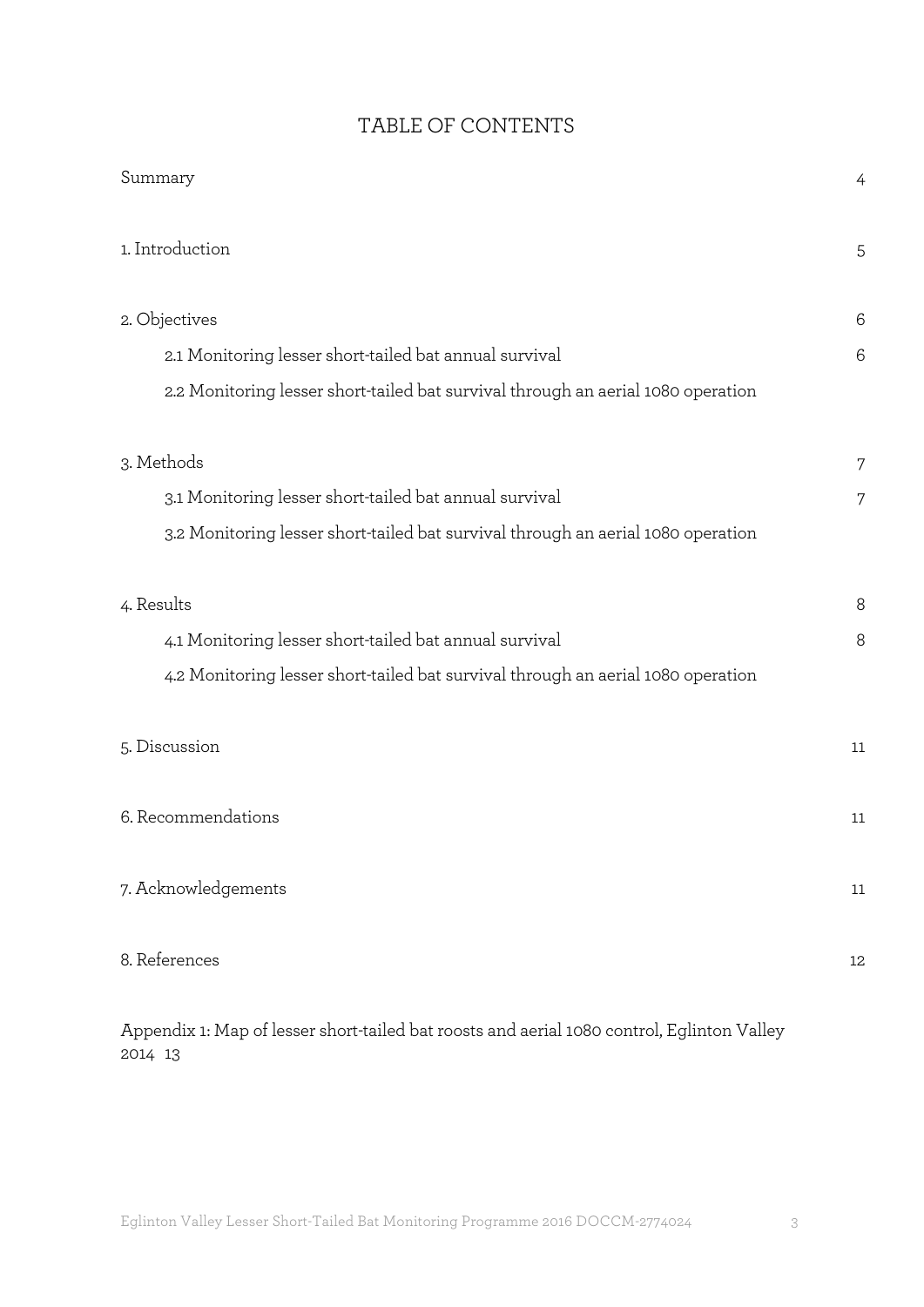# Summary

The population of South Island lesser short-tailed bats (*Mystacina tuberculata tuberculata*) in the Eglinton Valley is the only known viable population of this species on mainland South Island.

The Eglinton Valley is an ecologically important site as it is one of the only sites in the South Island with both species of bats: long-tailed bats (*Chalinolobus tuberculata*) and lesser short-tailed bats. It is also a stronghold for populations of mohua, kaka and kakariki. Continuous stoat control and periodic rat and possum control is in place in the valley to protect these species.

The Eglinton Valley lesser short-tailed bat monitoring programme is a long-term investment with the main aim of monitoring the population survival between years and the trends over time using mark-recapture methods analysed by Program MARK to assess the effectiveness of predator control in the valley.

An aerial 1080 operation was conducted over 10,300ha in the Eglinton Valley on the  $12^{th}$ December 2014 as a response to a rat plague event. This provided an opportunity to measure the effects of an aerial 1080 operation on a well marked lesser short-tailed bat population. The 2014/2015 report (DOCDM-1568082) described the monitoring of the lesser short-tailed bat population before, during and immediately after the 1080 operation (as well as the annual population survival monitoring in January 2015). This year's report describes the monitoring of the lesser short-tailed bat population one full year after the 1080 operation and the annual population survival monitoring in January 2016.

- Automatic readers and dataloggers were set up at all known occupied roosts and 1030 PIT-tagged bats were recorded.
- 771 PIT-tagged bats were recorded prior to the 1080 operation (27/11/14-12/12/14) and 764 (99.1%) of these have been recorded in the 13 months following the 1080 operation (19/12/2014- 28/2/16).
- The highest count of bats emerging from one roost tree, via video recordings, was 687 (n=17).
- A proportion of the population (253 bats) were marked with PIT-tags, bringing the total PIT-tagged to (2222). Recaptures indicate we have PIT-tagged more than 50% of the current population.
- More staff were trained as PIT- tag handlers.
- The annual "Bats and Banana splits" event was successful in advocating bat conservation to the local community.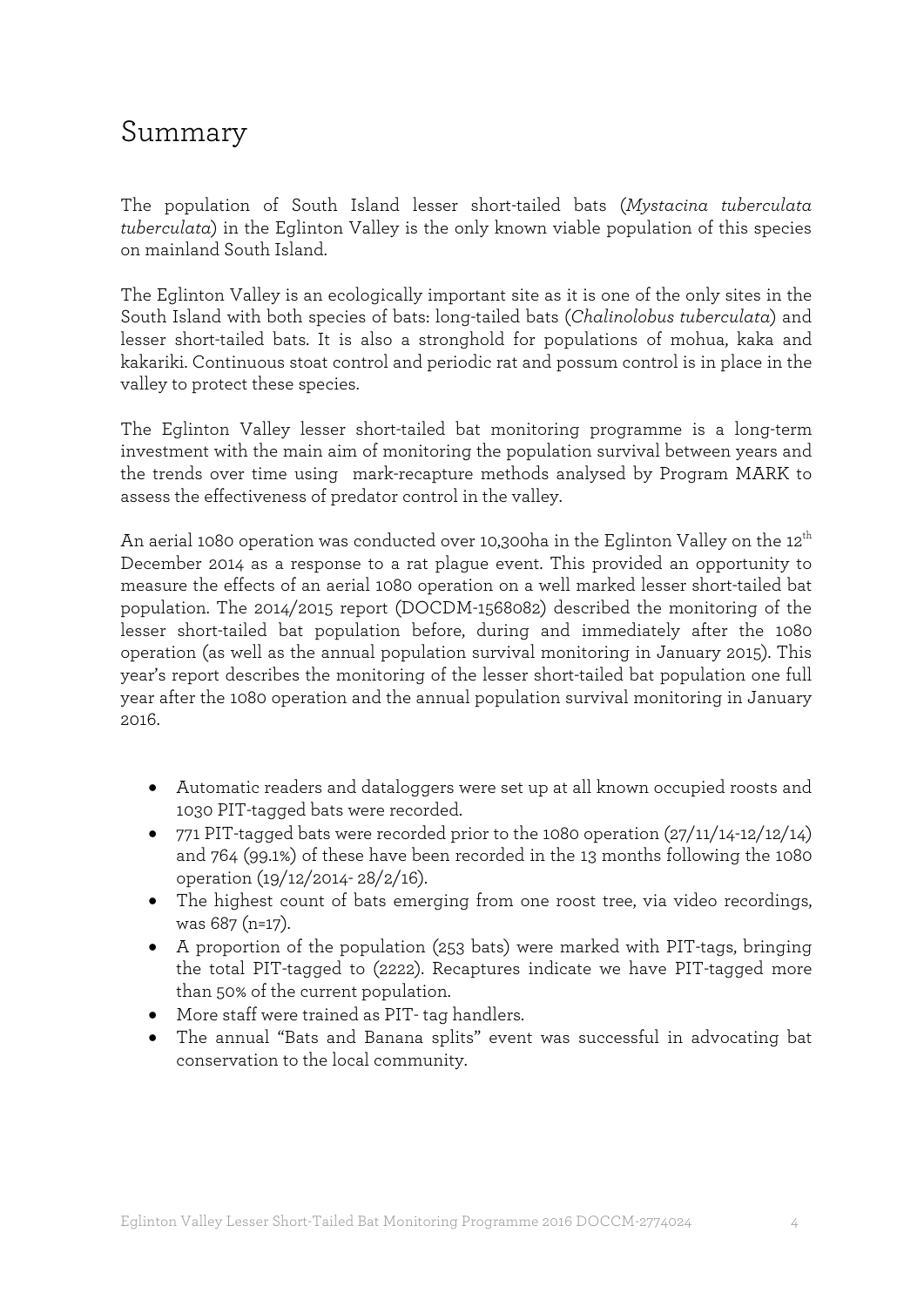### 1. Introduction

The South Island lesser short-tailed bat is ranked under the New Zealand Threat Classification System as nationally endangered (O'Donnell et. al., 2012). Both species of bats in New Zealand are vulnerable to introduced predators (rats, stoats, feral cats, possums) throughout the year; in summer when they congregate in large colonies, and during winter when they may remain inactive (in torpor) within roosts.

The Bat Recovery Group recognises the lesser short-tailed bat population in the Eglinton Valley as a priority for management, with the aim of maintaining long-term security of the population. The lesser short-tailed bat monitoring programme is a longterm project and compliments the suite of monitoring in the valley, resulting in a unique project with one of the longest histories and the broadest scope in the country. Informal monitoring began in 1997 when lesser short-tailed bats were discovered in the Eglinton Valley for the first time. Initially, the bats were monitored in an ad hoc fashion by conducting counts at roost sites using infra-red video-cameras and VHS SD card recorders to record bats as they exit their roost trees at night. Sampling effort has varied considerably from year to year, but a focused video-monitoring programme began in 2005. Video-monitoring of roost emergence is a useful monitoring tool; however it has limitations as it is almost certainly an under-estimate of the lesser short-tailed bat population and it varies considerably between years. Bats often emerge from several holes in a roost tree and frequently move roost sites. Roost exit counts are therefore not thought to be as sensitive at detecting changes in populations as mark-recapture analysis.

Mark-recapture analysis requires animals to be individually identified in order to calculate estimates of population size and survival. Mark-recapture analysis of banded long-tailed bats in the Eglinton Valley detected changes in populations that other monitoring methods (such as transects) failed to pick up (Pryde et al., 2005; Pryde et al., 2006). Forearm banding with uniquely numbered metal bands is the accepted technique for long-term marking of long-tailed bats. However, captive trials using a range of bands on lesser short-tailed bats indicated that bands caused swelling in forearm tissue and unacceptable damage to both forearm and wing (e.g. Lloyd, 1995; Sedgeley & Anderson, 2000). For this reason there was an urgent need to develop alternative marking techniques.

The lesser-short-tailed bat monitoring began in 2006 as collaboration between Dr Jane Sedgeley, Warren Simpson, Hannah Edmonds, Kate McInnes, DOC wildlife vet and wildlife health technician and Stu Cockburn, conservation electronics manager. The original aim of this study was to assess if passive integrated transponder tags (PIT-tags, transponders or micro-chips) are suitable for marking and monitoring population trends in lesser short-tailed bats in the Eglinton Valley. We decided to continue with the existing video-monitoring programme in order to evaluate the relative merits of each technique.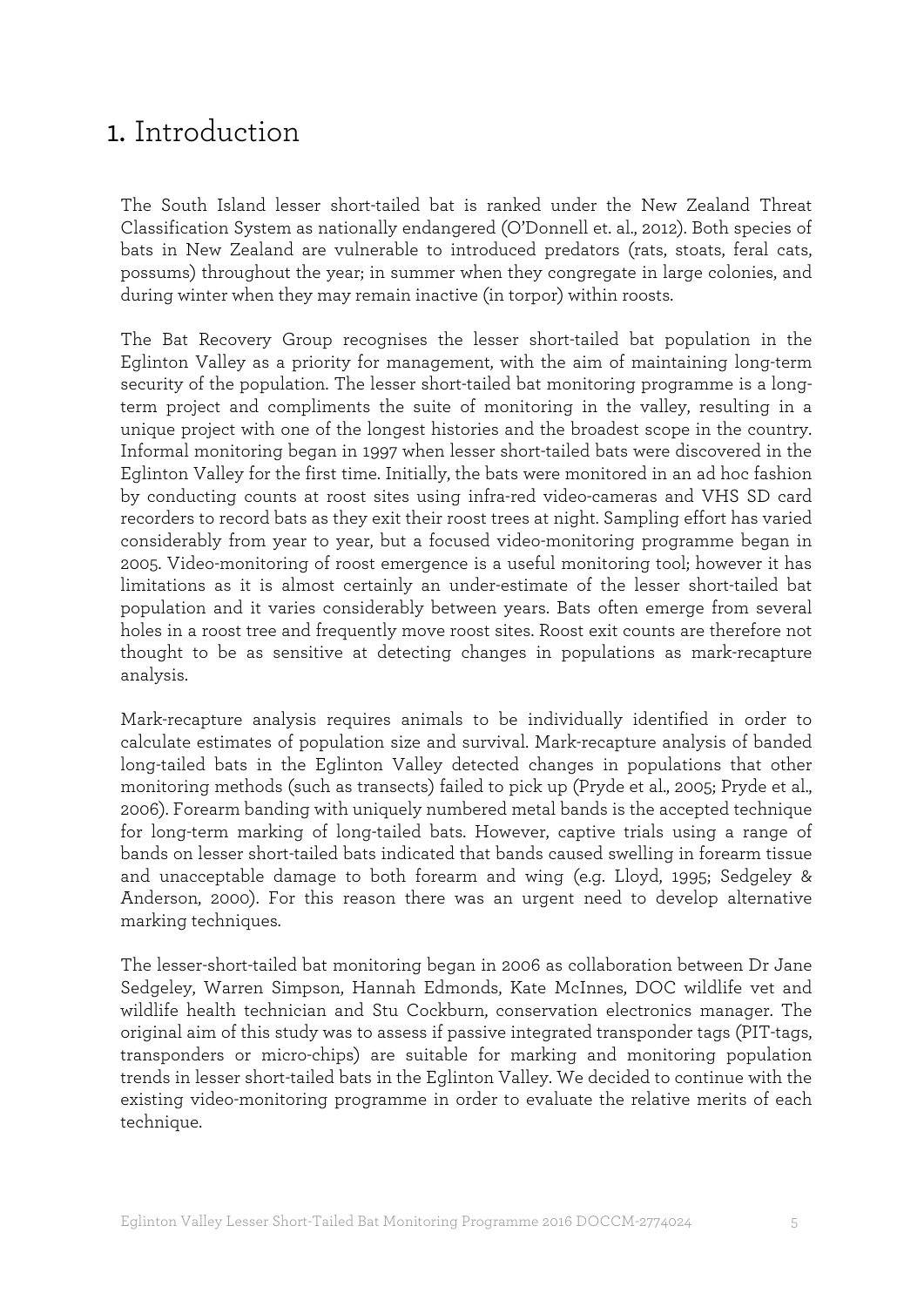Initial work has led us to be confident that we have successfully pioneered the PITtagging procedure for lesser short-tailed bats. The focus of the project is now long-term monitoring of the population trends in relation to pest management. Five or more PITtagging sessions are conducted at communal roost trees throughout the month of January, to reach the required target of 200+ PIT-tagged bats per annum.

Invasive animal pests such as stoats, cats, rats and possums are controlled to protect a range of threatened native species present in the valley. Monitoring of mustelid and rodent abundance and survival of several threatened species is conducted each year. Long-tailed bats in the Eglinton Valley appear to be increasing slowly following a number of 1080 and pindone operations in bait stations aimed at controlling rats. However, because both species of bats only give birth to single young, once a year, recovery will be slow and difficult to detect in the short term, hence requiring a longterm commitment.

The size and scope of the rat control has varied over the years, and currently consists of a 100x100m bait station grid covering 4800ha of the Eglinton Valley. A pre-fed aerial 1080 operation, as part of the Battle for our Birds initiative was conducted over 10,300ha on the  $12<sup>th</sup>$  December 2014, due to rising rat numbers in the valley. The survival of shorttailed bats through the 2014 aerial 1080 operation was a key focus of the 2014/15 monitoring season, and is discussed in detail in last season's report (Edmonds & Pryde, 2015). Analysis of data from this year's monitoring programme using mark-recapture shows an increase in survival from 2014 to 2015 which indicates that the control of rats following the mast year was successful. This supports the results from the detailed work done in the 2014/15 season.

# 2. Objectives

#### 2.1 Monitoring lesser short-tailed bat annual survival

#### Aim

To estimate lesser short-tailed bat survival and population size in the Eglinton Valley from year to year, in relation to the current pest control regime.

#### Outcome measures

- 1. Record PIT-tagged bats via automatic readers and dataloggers at all roosts found.
- 2. Insert new Passive Integrated Transponder (PIT) tags into at least 200 bats.
- 3. Analyse population data using Program Mark to gain survival estimate between years.
- 4. Film and count bats emerging from roosts as a secondary monitoring method.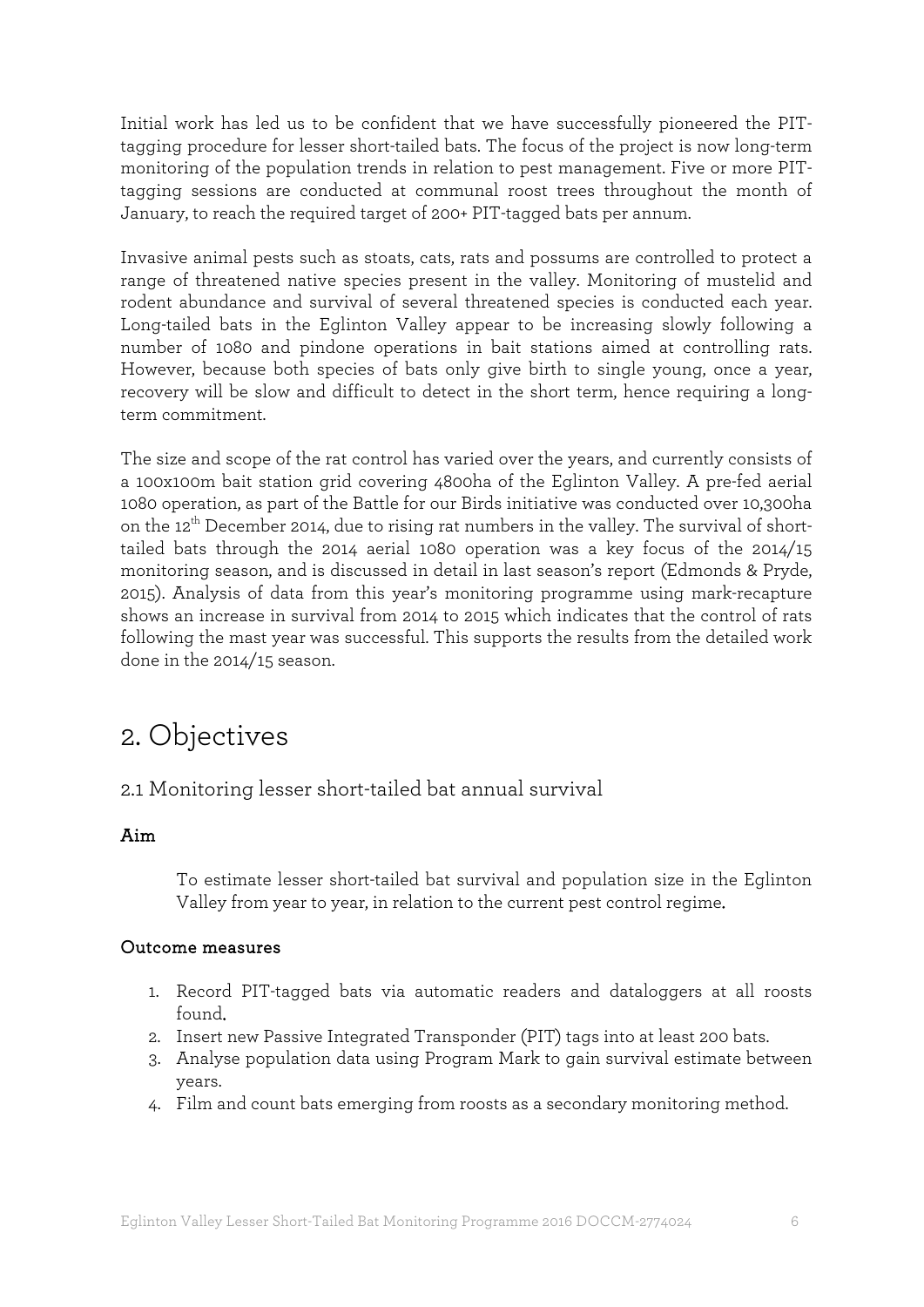2.2 Complete monitoring of lesser short-tailed bat survival through an aerial 1080 operation

#### Aim

To obtain an updated final measurement of the Minimum Number Alive for short-tailed bats in the Eglinton Valley one week following the aerial December 2014 aerial 1080 operation and from this a final estimate for population survival through the 1080 operation.

#### Outcome measures

1. Analyse updated data using mark-recapture data to gain survival estimates for 1 week after the 1080 operation (December 2014) and in January/February 2015 and January/February 2016 using Program Mark.

# 3. Methods

3.1 Monitoring lesser short-tailed bat annual survival

- 1. Estimate survival between years by using mark-recapture with PIT-tagged bats and automatic data loggers at roosts.
	- a. Find active roosts using radio-tagged bats (tagging more if losing track of location of active communal roosts).
	- b. Follow radio tagged bats to roosts, set up antennae around roost holes, set up data loggers
	- c. Monitor for a minimum of three weeks throughout January
	- d. Calculate survival using mark-recapture
- 2. Insert new Passive Integrated Transponder (PIT) tags into at least 200 unmarked bats.
	- a. Catch bats at active communal roosts, and insert PIT-tags into new unmarked bats as per Best Practise Manual for Conservation Techniques for Bats (Sedgeley et. al., 2012). Record recaptured bats. Record age, sex and reproductive status of all bats.
- 3. Film and count bats emerging from roosts as a secondary monitoring method.
	- a. Follow radio tagged bats to roosts, set up cameras and recorders to film for 2 hours during emergence (10pm to midnight).
	- b. Count all recorded emergence from videos using roost count.
	- c. Compare and graph results.

3.2 Monitoring lesser short-tailed bat survival through an aerial 1080 operation

1. Estimate Minimum Number Alive and survival using mark-recapture with PITtagged bats and automatic data loggers at roosts (described in detail in last year's report: Edmonds & Pryde, 2015).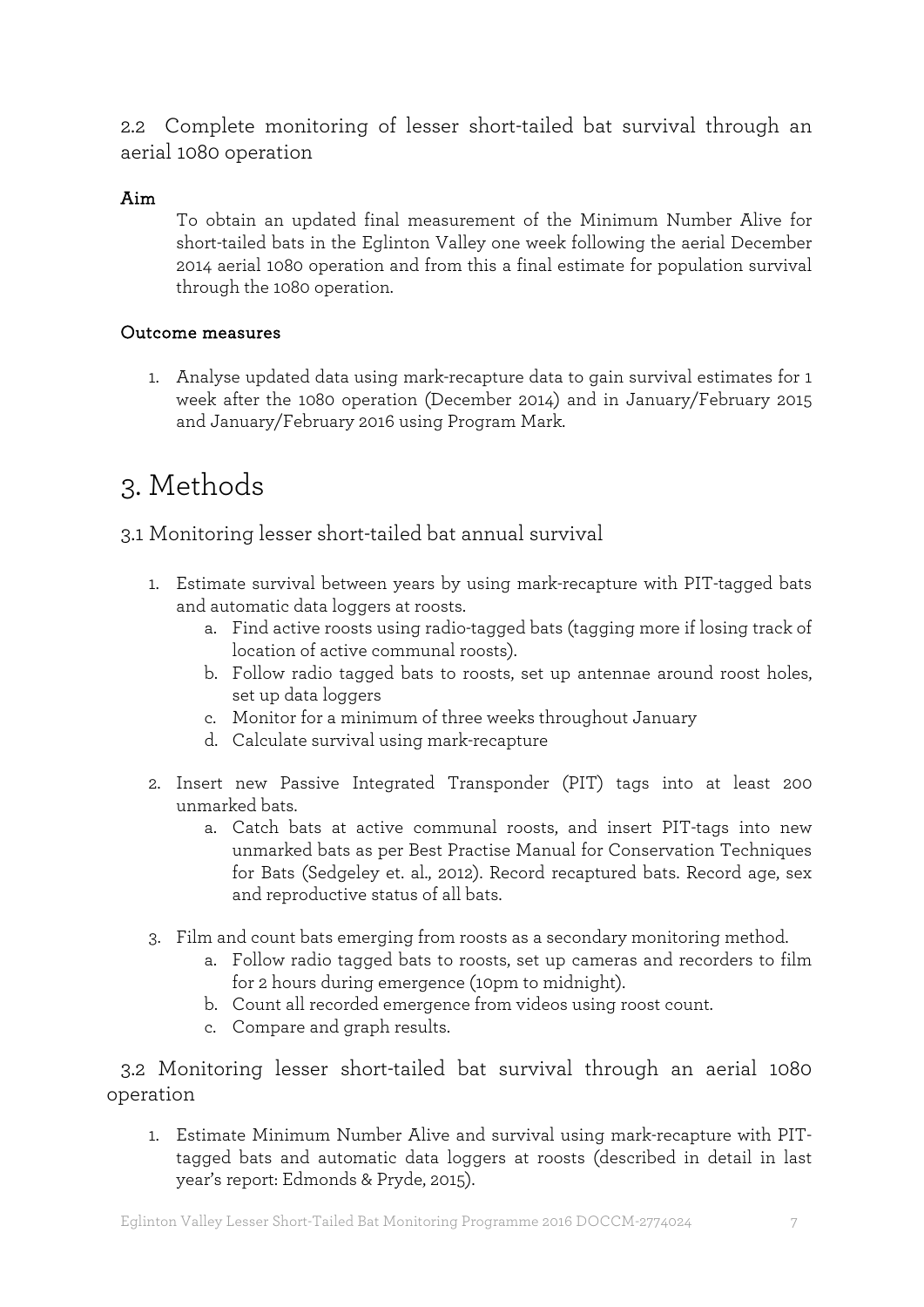# 4. Results

#### 4.1 Monitoring lesser short-tailed bat annual survival

Four female bats had transmitters attached to them during January 2016. Bats were tracked to three communal roost trees in the Murcott Burn/Knobs Flat area. All three of these roost trees were known roosts from previous seasons. Dataloggers and cameras were set up at all three roost trees (M36, M47 and M62), however M62 was the only roost that was consistently occupied for any extended period.

Survival analysis to date indicates the lesser short-tailed bat population in the Eglinton Valley are stable to increasing. The low survival rate in 2008 is likely to be related to the high rat numbers experienced in 2006/07. The slightly lowered survival in 2011 may reflect the increase in rats in October 2009, which were subsequently controlled. Rat numbers increased again in winter 2011 but were subsequently controlled. Survival rates for 2016 are not yet available as the analysis needs to be compared with the following year.



Figure 1. Annual survival of adult females with 95% confidence intervals from 2008-2015 (the grey dotted line represents the average survival rate since the project commenced).

A total of 253 new bats of a range of age, sex and reproductive classes were PIT-tagged. This brings the total number of lesser short-tailed bats tagged in the Eglinton Valley to 2222.

All previously PIT- tagged bats handled were healthy and the majority of tags were in the correct position, between the shoulder blades.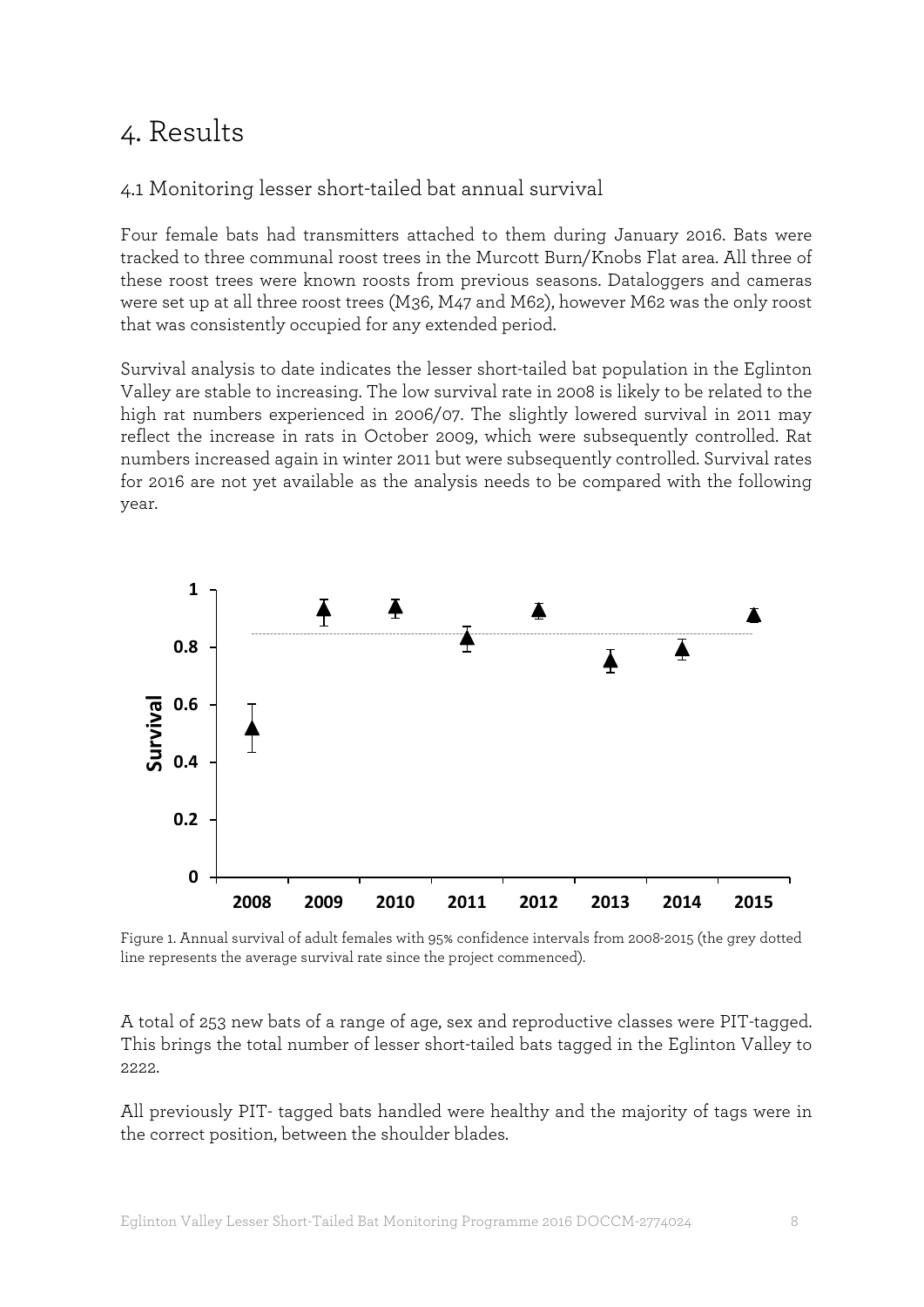| Year                 | total recorded | recaps  | <b>New</b> | AF  | AM | <b>JF</b> | JM           | unknown        |
|----------------------|----------------|---------|------------|-----|----|-----------|--------------|----------------|
| 2016                 | 1030           | 777     | 253        | 55  | 14 | 89        | 95           | O              |
| 2015                 | 965            | 734     | 231        | 42  | 21 | 80        | 86           | $\overline{2}$ |
| 2014                 | 894            | 648     | 245        | 110 | 99 | 13        | 24           | $\circ$        |
| 2013                 | 756            | 550     | 206        | 124 | 31 | 25        | 26           | O              |
| 2012                 | 831            | 607     | 224        | 71  | 35 | 45        | 71           | $\mathbf{2}$   |
| 2011                 | 663            | 436     | 227        | 93  | 41 | 48        | 45           | $\circ$        |
| 2010                 | 559            | 309     | 250        | 91  | 44 | 56        | 58           | $\mathbf{1}$   |
| 2009                 | 375            | 229     | 146        | 62  | 54 | 9         | 13           | 8              |
| 2008                 | 239            | 90      | 149        | 46  | 49 | 22        | 26           | 6              |
| 2007                 | 284            | 6       | 278        | 133 | 58 | 48        | 39           | 5              |
| 2006                 | 12             | $\circ$ | 12         | 5   | 2  | 4         | $\mathbf{1}$ | $\circ$        |
| Total pit-<br>tagged |                |         | 2222       |     |    |           |              |                |

Table 1. Captures of short-tailed bats in the Eglinton Valley 2006-2016

Emergence was recorded from two roost trees over 16 nights in January (two roosts were occupied simultaneously over one night). The largest count was 687 individual bats from one roost tree. The video counts over the years can be seen in Figure 2.



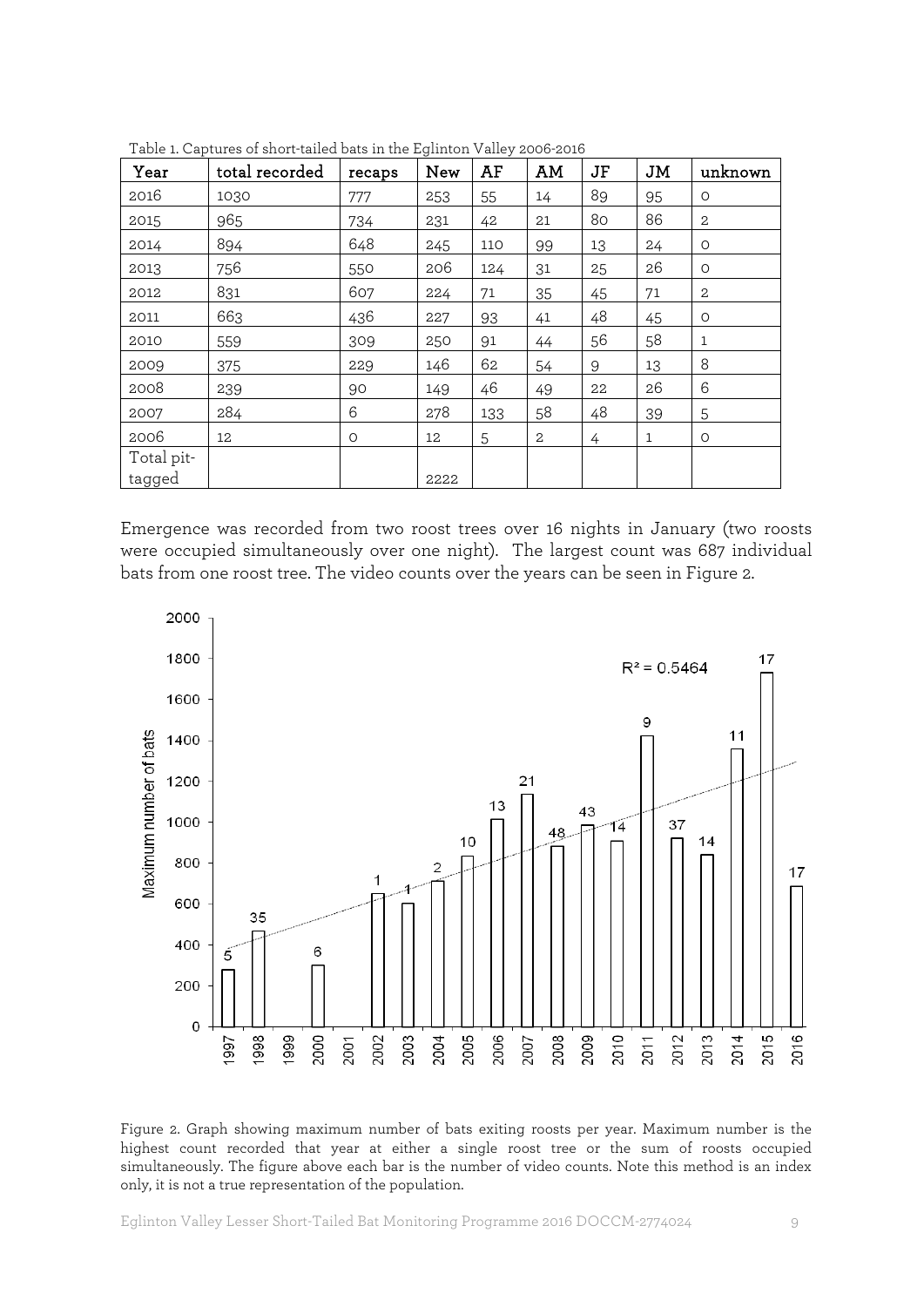#### 4.2 Monitoring lesser short-tailed bat survival through an aerial 1080 operation

Five female bats had transmitters attached to them during November/December 2014. Bats were tracked to six communal roost trees in the Murcott Burn area, three of these roosts were previously unknown. Data loggers were set up on roost trees and registrations logged, prior to and after the 1080 operation.

771 PIT-tagged bats were recorded prior to the 1080 operation (27/11/14 to 12/12/14). 98.6% of these bats were recorded one week after the operation, and 94.4% were recorded in January 2015 (Edmonds & Pryde, 2015).

These estimates of the minimum number alive following the 1080 operation were able to be revised upwards slightly following the 2016 season due to a number of the bats which were unaccounted for being recorded during January 2016. The updated figures are presented in the table below.

Table 2. Minimum number alive (MNA) of PIT-tagged lesser short-tailed bats alive in the Eglinton Valley 2014-2016. Juveniles are defined as bats born and tagged during the previous summer (i.e. January 2014). If a bat was identified as alive in later sessions but not the second it is subsequently counted in the MNA results.

|                 | November 2014 | December 2014      | January 2015            | January 2016         |  |
|-----------------|---------------|--------------------|-------------------------|----------------------|--|
| Age - sex class | (pre 1080)    | (1 week post 1080) | $(1$ month post $1080)$ | $(1$ year post 1080) |  |
| Adult male      | 267           | 264                | 258                     | 194                  |  |
| Adult female    | 449           | 445                | 441                     | 391                  |  |
| Juvenile male   | 25            | 25                 | 23                      | 18                   |  |
| Juvenile female | 29            | 29                 | 28                      | 26                   |  |
| Totals          | 771           | 764 (99.1%)        | 751 (97.4%)             | 630 (81.7%)          |  |

A detailed discussion of survival through the 2014 aerial 1080 operation was included in the 2014/15 monitoring report (Edmonds & Pryde., 2015) and will not be repeated here.

### 5. Discussion

Annual survival results using mark-recapture shows an increase in survival from 2014 to 2015 which indicates that the control of rats following the mast year was successful. This supports the detailed work done in the 2014/15 season following individuals throughout the 1080 operation. The monitoring of the Eglinton Valley short-tailed bat population between November 2014 and January 2016 indicates that aerially applied 1080 does not kill bats at a population level. The average survival since the PIT tagging commenced is high 0.83 when compared to other studies (Lentini et al. 2015) which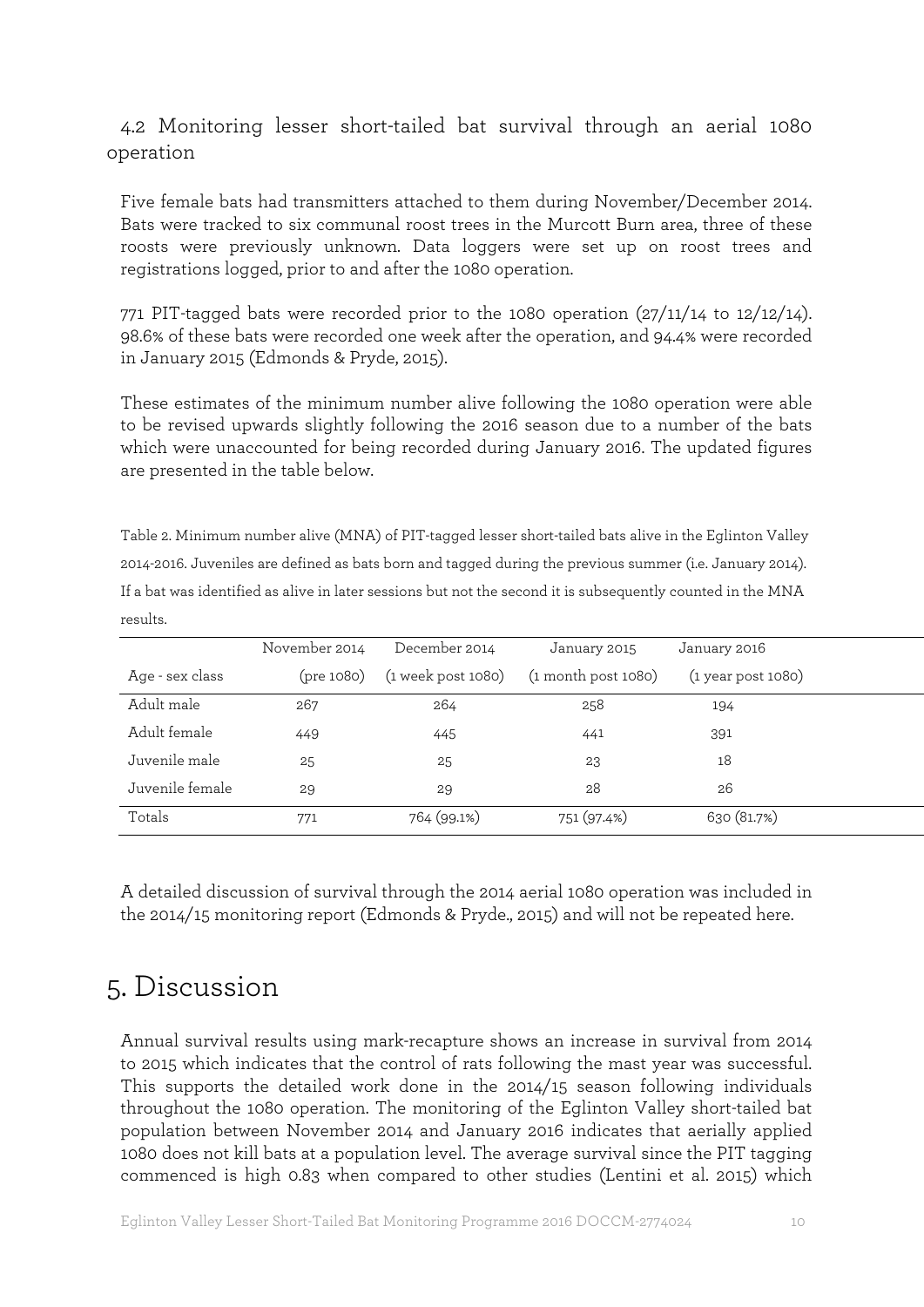suggests that the on-going management for the length of the project has been successful.

Video counts are essentially an index of the population size but are subject to huge variability related to season and behaviour. The maximum count is an indication of total population size but it relies on all the bats being in the same roost or monitoring several roosts on the same night. A low maximum count is therefore not necessarily an indication of a population decline but related to the bats being in several roosts and all roosts were not monitored in any one night. The highest video count of short-tailed bats in a single night this season (687) was lower than last season (1731) but there was only one night where two roosts were monitored. Indices are not good at measuring interannual variation due to the high variability. Analysis of bat transects showed that studies need to run for at least 10 years to pick up trends (O'Donnell and Langton 2003). Overall the video counts are showing an upward trend which supports the survival analysis.

# 6. Recommendations

We recommend the Eglinton lesser short-tailed bat project continues in its current form as a long-term project for the following reasons:

- Annual monitoring of the lesser short-tailed bat population in the Eglinton Valley is essential to test whether there are any long-term effects of 1080 and pindone poisons
- Annual marking of a proportion of the lesser short-tailed bat population is required for the mark-recapture method
- Outcome monitoring of the lesser short-tailed bats complements the suite of threatened species monitoring in the Eglinton Valley, resulting in a unique project with one of the longest histories and the broadest scope in the country
- The lesser short-tailed bat population in the Eglinton Valley is currently the only known population in existence on mainland South Island, being actively protected by pest control and studied

# 7. Acknowledgements

Thank you to all who were involved in this season's fieldwork: thanks to the lesser shorttailed bat monitoring team; Hannah Edmonds, Warren Simpson, Moira Pryde, and Sanjay Thakur; thank you to our PIT-tagger: Linda Kilduff; handlers: Chloe Corne, Zenon Czenze, Terry Greene, Shinji Kameyama, Gerald Kerth, and Monique van Rensburg, scribes and useful people: Rose Colhoun, Afrika McNall, Colin O'Donnell, Jason Prebble, Anne Schlesselmann, Scott Simmons, Rebecca Stevens, and Mihoko Wada Thanks also to Contract Wild Animal Control and Monique van Rensburg and her team of contractors for controlling pests in the valley. Thank you to Lindsay Wilson and Em Oyston for management support. Thank you to Moira Pryde for data analysis and technical support.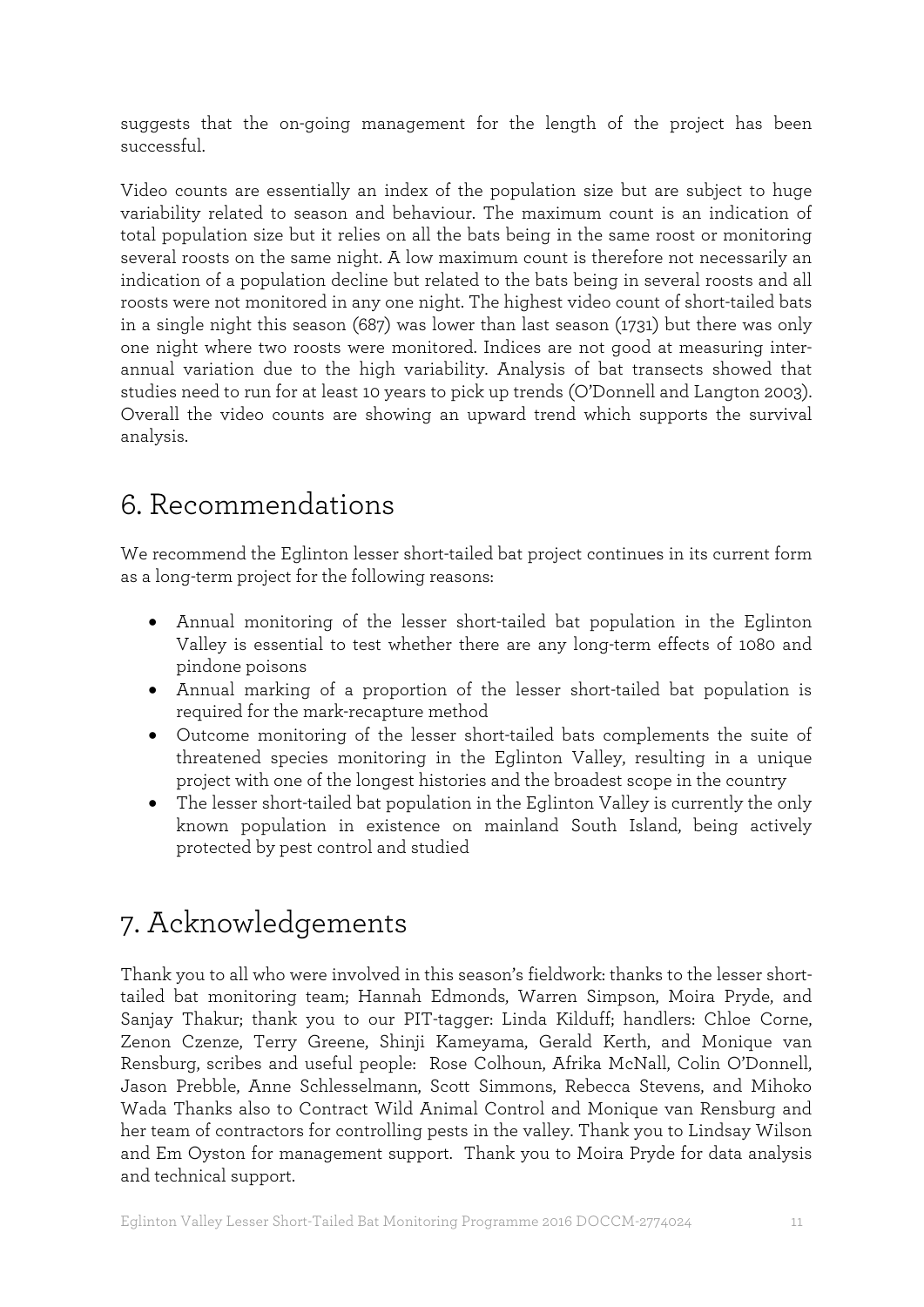# 8. References

Edmonds H. & Pryde MA 2015. Eglinton Valley Lesser Short-Tailed Bat Monitoring Programme 2014/2015. Unpublished report, Department of Conservation, Te Anau (DOCDM-1568082).

Hill G 2013. Threatened species protection in the Eglinton Valley, annual report 2012/13. Unpublished report, Department of Conservation, Te Anau (DOCDM-1222347).

Lentini PE, Bird TJ, Griffiths SR, Godinho LN, Wintle BA 2015. A global synthesis of survival estimates for microbats. Biological Letters 11.

Lloyd B, McQueen S 2002. Measuring mortality in short-tailed bats (*Mystacina tuberculata*) as they return from foraging after an aerial 1080 possum control operation. *New Zealand Journal of Ecology* 26: 53-59.

Lloyd B 1995. A report on a trial of the effects of forearm banding on captive short-tailed bats *Mystacina tuberculata*. Unpublished Science & Research Report, Department of Conservation, Wellington.

O'Donnell CFJ 2002. Timing of breeding, productivity and survival of long-tailed bats *Chalinolobus tuberculatus* (Chiroptera: Vespertilionidae) in cold-temperate rainforest in New Zealand. Journal of Zoology, London 257: 311–323.

O'Donnell CFJ 2009. Population dynamics and survivorship in bats. Ecological and Behavioral Methods for the Study of Bats, 158-176.

O'Donnell CFJ, Christie JE, Hitchmough RA, Lloyd B, Parsons S 2010. The conservation Status of New Zealand Bats. 2009. *New Zealand Journal of Zoology* 37: 297-311.

O'Donnell CFJ, Langton S 2003. Power to detect trends in abundance of long-tailed bats (*Chalinolobus tuberculatus*) using counts on line transects. Science for Conservation 224.

Pryde MA, Lettink M, O'Donnell CFJ 2006. Survivorship in two populations of longtailed bats (*Chalinolobus tuberculatus*) in New Zealand. *New Zealand Journal of Zoology* 33: 85–95.

Pryde MA, O'Donnell CFJ, Barker RJ 2005. Factors influencing survival and long-term population viability of New Zealand long-tailed bats (*Chalinolobus tuberculatus*): Implications for conservation. *Biological Conservation* 126: 175–185.

Sedgeley JA, Anderson M 2000. Capture and captive maintenance of short-tailed bats on Whenua Hou and monitoring of wild bats during the kiore eradication programme winter 1998. Internal Report, Department of Conservation, Invercargill. Pp. 47.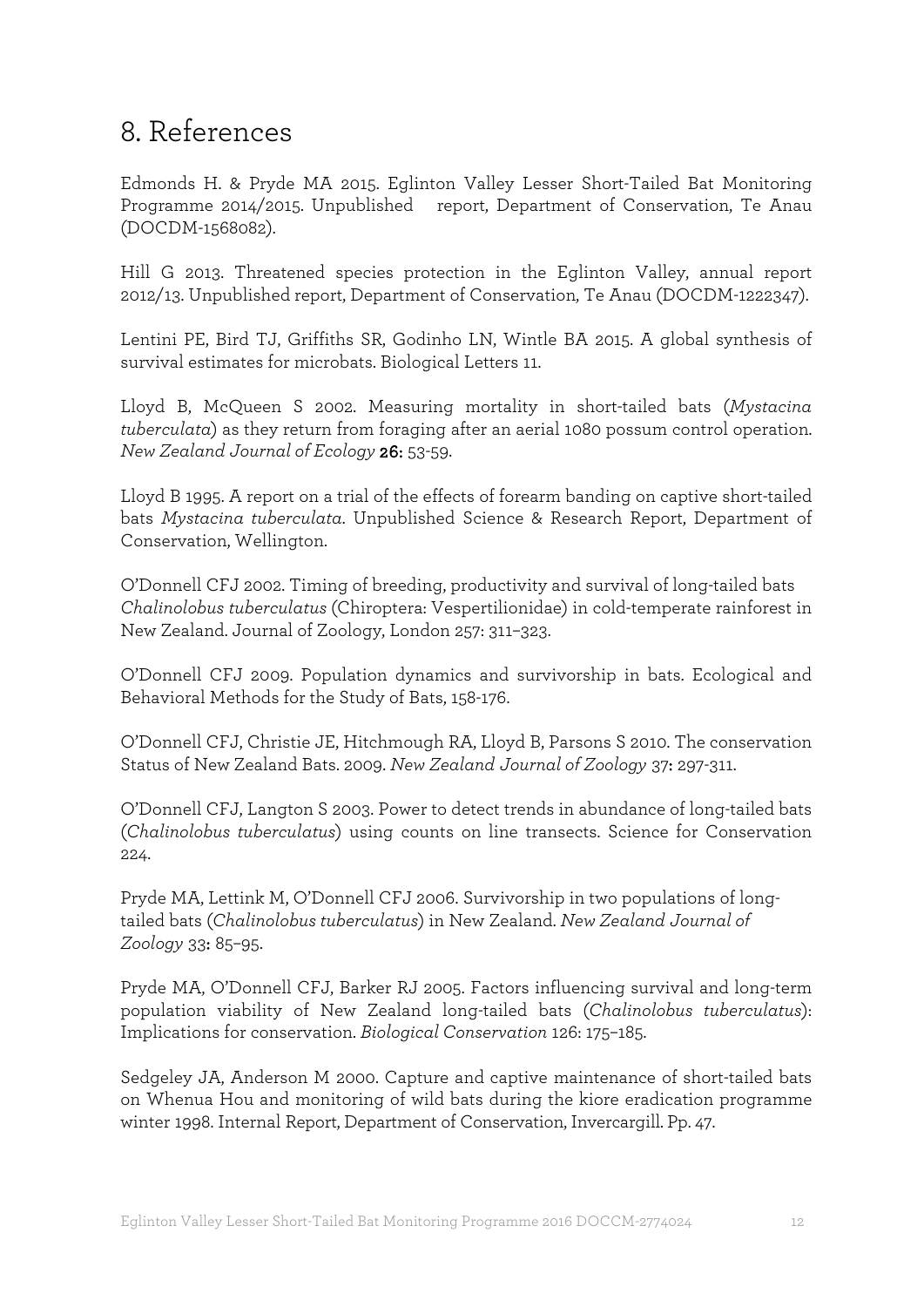Sedgeley J, O'Donnell C 2006. Results and recommendations from transponder trials in lesser short-tailed bats. Unpublished Report, RD&I, Department of Conservation, Christchurch.

Sedgeley J, O'Donnell, C 2007. Use of Passive Integrated Transponder tags to Mark and Monitor Lesser Short-tailed Bats in the Eglinton Valley. Report to DOC Animal Ethics Committee (2007). Unpublished Report, RD&I, Department of Conservation, Christchurch.

Sedgeley J 2008. Eglinton Valley lesser short-tailed bat monitoring programme. (Report for Operation Ark Meeting April 2008). Unpublished Report, R&D, Department of Conservation, Christchurch.

Sedgeley J, O'Donnell C Lyall J, Edmonds H, Simpson W, Carpenter J, Hoare J, McInnes K 2012. DOC Best Practise Manual of Conservation Techniques for Bats. Inventory and Toolbox: Bats [\(http://www.doc.govt.nz/Documents/science-and](http://www.doc.govt.nz/Documents/science-and-technical/inventory-monitoring/im-toolbox-bats/im-toolbox-bats-doc-best-practise-manual-of-conservation-techniques-for-bats.pdf)[technical/inventory-monitoring/im-toolbox-bats/im-toolbox-bats-doc-best-practise](http://www.doc.govt.nz/Documents/science-and-technical/inventory-monitoring/im-toolbox-bats/im-toolbox-bats-doc-best-practise-manual-of-conservation-techniques-for-bats.pdf)[manual-of-conservation-techniques-for-bats.pdf](http://www.doc.govt.nz/Documents/science-and-technical/inventory-monitoring/im-toolbox-bats/im-toolbox-bats-doc-best-practise-manual-of-conservation-techniques-for-bats.pdf)